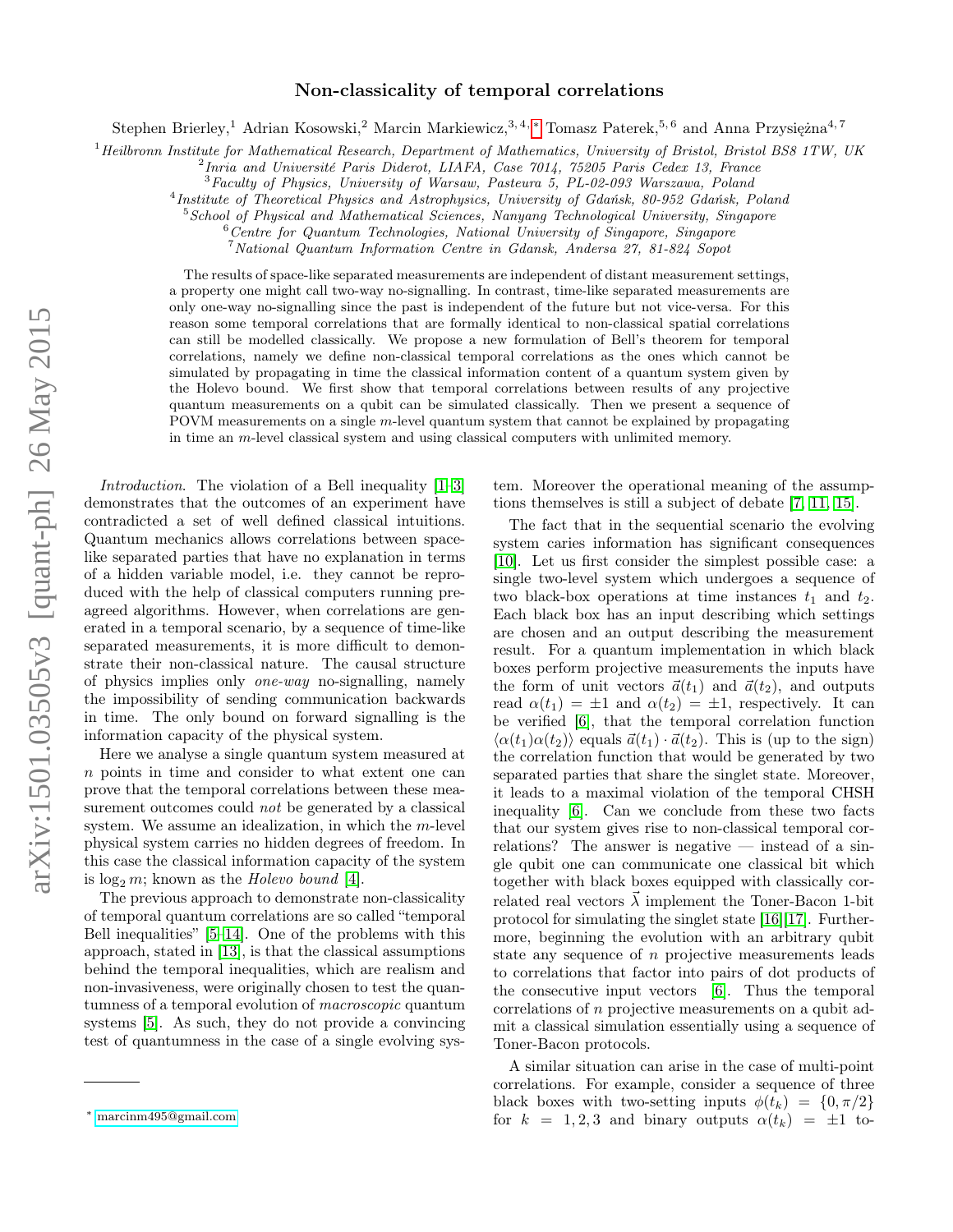gether with the promiss that the inputs fulfill the constraint  $\sum_{k} \phi(t_k) = \{0, \pi\}.$  Let us assume, that the correlation function of outputs  $\langle \alpha(t_1)\alpha(t_2)\alpha(t_3)\rangle$  equals  $\cos(\phi(t_1)+\phi(t_2)+\phi(t_3))$ . This is the correlation function of a Greenberger-Horne-Zeilinger (GHZ) state, and in the spatial scenario leads to the GHZ paradox [\[18\]](#page-5-6). In the temporal scenario such a function can be obtained by a sequence of two-outcome POVM measurements on a single qubit [\[19\]](#page-5-7). However, as we prove later in the paper, the entire setup can be simulated by a classical protocol with exactly 1 bit of classical communication. Again, we cannot verify that truly non-classical correlations have appeared.

Definition of non-classical temporal correlations. The above examples show that identifying a violation of temporal Bell inequalities with so called 'entanglement in time' [\[6\]](#page-4-6) is not always accurate. Indeed, forward signalling of classical information in the sequential scenario leaves a kind of communication loophole: correlation functions which would be considered non-classical in the spatial setting can be simulated by classical protocols that use a classical communication channel with capacity given by the Holevo bound of the corresponding quantum particle. The communication implicitly involved in a sequential process motivates adapting the concept of effective classical simulability with respect to the communication cost (see Fig. [1\)](#page-1-0):

<span id="page-1-1"></span>Definition 1. The temporal correlation function  $E(Y_1, \ldots, Y_N | X_1, \ldots, X_N)$  of the m level physical system is non-classical if all classical algorithms that simulate the function require more than  $\log_2 m$  bits of classical communication at some step of the simulation.

The idea of quantifying the degree of non-classicality of a physical process distributed in space or time by the amount of classical resources needed to simulate it has already appeared in many contexts: communication complexity of simulating spatial quantum correlations [\[16,](#page-5-4) [20](#page-5-8)[–27\]](#page-5-9), memory complexity of simulating contextual effects [\[28\]](#page-5-10), and memory complexity of simulating unitary evolution [\[13,](#page-5-1) [29–](#page-5-11)[31\]](#page-5-12). The fact that simulation of some sequential quantum procedures like contextuality tests or unitary evolution demands resources exceeding the Holevo bound has been already noticed in the literature [\[28,](#page-5-10) [30\]](#page-5-13). Our approach generalizes these ideas to the scenario of sequential measurements performed by black boxes, with no restriction on their internal operations or memory. Definition [1](#page-1-1) provides a theory-independent characterisation of non-classical temporal correlations: one does not need to specify the physical implementation which leads to given correlations, but only the number of degrees of freedom of the physical system entering the boxes. In contrast, in the most similar scenario of quantifying the memory cost of quantum contextuality [\[28\]](#page-5-10) the counted resource is the total number of internal states used by the simulating machines; which can be different from the size of the communication between the steps needed for simulation. We point out that there are

other notions of simulability, which can be used to define non-classicality (eg. in terms of computational complexity [\[32\]](#page-5-14)). In this work we solely refer to simulability in the context of communication complexity.

We demonstrate the utility of our definition by presenting a sequence of quantum measurements that give nonclassical temporal correlations provided the number of measurements is sufficiently large. The quantum system and measurements we propose have the appealing property that they are within the reach of current experimental techniques. In the simplest case, we find non-classical temporal correlations for a sequence of 16 POVM measurements on a qubit system.

Non-classicality of temporal GHZ correlations. We show that the temporal GHZ correlations, that is temporal correlations which have the same form as spatial correlations of an n-qumit GHZ state:

<span id="page-1-2"></span>
$$
|GHZ\rangle = \frac{1}{\sqrt{m}} \sum_{i=1}^{m} |i\rangle^{\otimes n},\qquad(1)
$$

are non-classical on condition that the number of measurement steps and the number of settings per observer is sufficiently large. To prove this fact we utilize the so called modulo- $(m, d)$  games [\[33\]](#page-5-15). In the spatial scenario, these games are distributed computing tasks that can be solved with certainty with the help of shared GHZ-state [\(1\)](#page-1-2) but not with classical randomized algorithms. We translate these games into the sequential scenario and prove that they can be always solved exactly by a sequence of POVM measurements on a single qumit giving rise to temporal GHZ correlations. We show that for



<span id="page-1-0"></span>FIG. 1. Temporal correlation functions. a) A sequence of  $n$ consecutive measurements on a single quantum system with settings provided by inputs  $X_k$  and outcomes given by numbers  $Y_k$ . We say that temporal correlations are non-classical if there is no classical simulation depicted in panel b). At the  $i$ -th step of the simulation, the  $i$ -th black box can perform local computations and send classical communication to the next box. The correlation function obtained in the scenario a) is non-classical if every classical simulation b) requires more communication than the classical information capacity of the quantum particle in at least one stage of the simulation.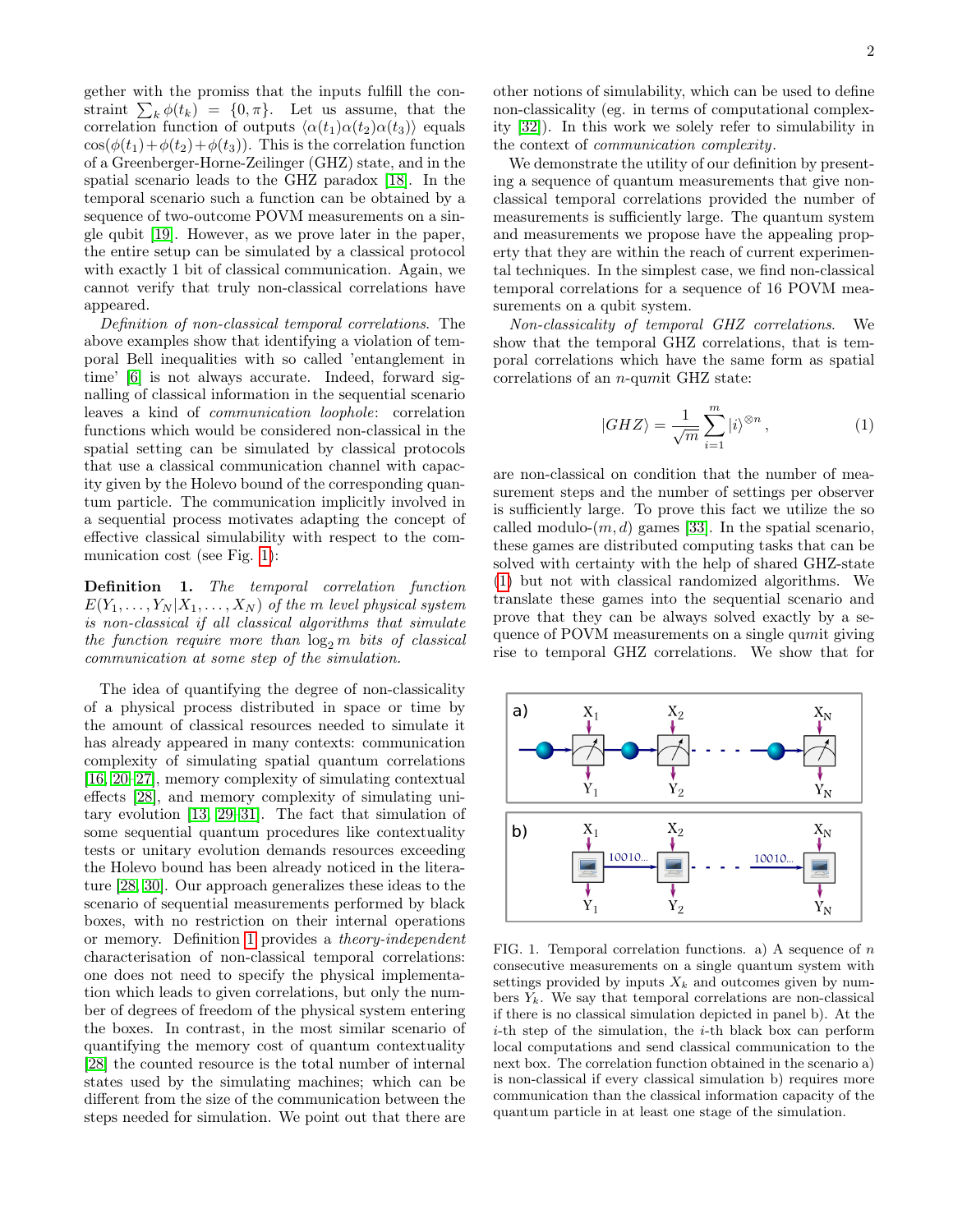some sets of parameters  $n, m, d$  the correlations cannot be simulated by any protocol whose communicates are less than the number of classical bits given by the Holevo bound.

**Definition 2** (sequential *n*-point modulo- $(m, d)$  problem). A sequential n-point modulo- $(m, d)$  problem is a communication complexity task, in which n separate ordered parties are given  $(\log d)$ -bit inputs  $X_k$ , with the promise that  $\sum_{k=1}^{n} X_k \mod d = 0$ . The task of the parties is to output values  $Y_k \in \{0, 1, \ldots, m-1\}$  fulfilling  $d\sum_{k=1}^{n} Y_k \equiv \sum_{k=1}^{n} X_k \mod (md)$  in a sequential protocol, which at k-th stage allows k-th party to produce her local output  $Y_k$  and communicate a  $c_k$ -bit message  $M_k$  to the  $(k + 1)$ -st party.

First we prove, that the above problem can be solved with certainty by a sequence of appropriate generalized quantum measurements on a single qumit. To solve the modulo- $(m, d)$  problem in a spatial domain [\[33\]](#page-5-15), the n parties share the state [\(1\)](#page-1-2) and apply local unitary operations  $F_m^{\dagger}(S_{dm})^{X_k}$  to their particles, where  $[F_m]_{\alpha\beta} =$  $\frac{1}{\sqrt{m}} \exp\left(\frac{2i\alpha\beta\pi}{m}\right)$  and  $[S_{dm}]_{\alpha\beta} = \exp\left(\frac{2i\beta\pi}{dm}\right)\delta_{\alpha\beta}, \alpha, \beta =$  $0, 1, \ldots, m-1$ . Finally the states are locally measured in the standard basis. Let us now find a temporal counterpart. First, note that the bond dimension of the matrix product state representation [\[34\]](#page-5-16) of the n-qumit GHZ state is  $m$ , which implies that the state can be constructed by a sequential cascade of two qumit gates  $U$ [\[35,](#page-5-17) [36\]](#page-5-18). This property implies that one can map arbitrary local projective measurements in the spatial scenario into a sequence of POVM measurements on a single system with dimension  $m$  whilst keeping the correlation function fixed [\[19\]](#page-5-7). Following the construction presented in Ref. [\[19\]](#page-5-7) one finds the measurement operators  $K_{Y_k}$ corresponding to different outcomes  $Y_k$  by solving the system of equations:

$$
S(U(|\psi\rangle \otimes |0\rangle)) = \sum_{Y_k=0}^{m-1} (K_{Y_k} |\psi\rangle) \otimes F_m^{\dagger} (S_{dm})^{X_j} |Y_k\rangle,
$$

where S is a swap operator, and  $|\psi\rangle$  is an arbitrary state. For odd dimensions  $m$ , measurement operators  $K_{Y_k}$  obtained in this way are diagonal matrices  ${\mathcal M}$  with  $j\text{th}$  diagonal element equal to  $\left[\mathcal{M}(d)\right]_{jj} = \frac{1}{\sqrt{m}} \exp\left(\frac{iX_k\pi(2^j-2)}{d}\right)$ . For even  $m$ , measurement operators corresponding to outputs  $Y_k$  are  $K_{Y_k} = \mathcal{A}_{Y_k} \mathcal{M}$ , where  $\mathcal{A}_{Y_k}$  is a diagonal matrix with elements  $\pm 1$  and  $\pm i$ . In particular for  $m = 2$ ,  $A_0 = \text{diag}(1, 1)$ ,  $A_1 = \text{diag}(1, -1)$ ; for  $m = 4$ ,  $A_0 = \text{diag}(1, 1, 1, 1)$ ,  $A_1 = \text{diag}(1, -i, -1, i)$ ,  $A_2 = \text{diag}(1, -1, 1, -1), A_3 = \text{diag}(1, i, -1, -i);$  for  $m = 6, A_0 = A_2 = A_4 = \text{diag}(1, 1, 1, 1, 1, 1), A_1 = A_3 =$  $A_5 = \text{diag}(1, -1, 1, -1, 1, -1).$ 

We now consider classical simulations of modulo- $(m, d)$ games that use at most  $\log m$  bits of classical communication at each step. Before presenting the main result, we first discuss the simplest case  $m = d = 2$ . It turns out, that this problem can be simulated with a single bit of communication at each stage (see Appendix A). Since the modulo- $(2, 2)$  problem for  $n = 3$  is equivalent to the scenario of the original GHZ paradox [\[37\]](#page-5-19), discussed in the introduction, it follows that the two-setting GHZ qubit correlations, which in the spatial domain reveal strong non-classicality, do not fulfill the definition of non-classical temporal correlations.

We now provide a general lower bound on the amount of communication which is needed to classically solve these problems, which will imply the main result of our work.

Theorem 1. Every classical protocol which solves the sequential modulo- $(m, d)$  problem with certainty uses at least  $c_k = \log(d/m)$  bits of communication in all stages of the protocol except at most  $md-1$  (not necessarily consecutive) stages, when d is an integer power of 2 and m is even.

The proof comes by a minor modification of the argument used in [\[30\]](#page-5-13), adapted to the scenario of sequential measurements. We provide a stand-alone proof for completeness, since the original proof applies an iterated argument in a slightly informal way, leading to incorrect constants in the analysis. To perform a proof by contradiction, fix any classical protocol which claims to solve the modulo- $(m, d)$  problem with certainty, while using less than  $c_k$  bits of communication in some  $n_0 = md$ stages. We will act as an adversary, constructing two valid inputs of the modulo- $(m, d)$  problem,  $X_k$  and  $X'_k$ such that  $\sum_{k=1}^{n} X_k \not\equiv \sum_{k=1}^{n} X'_k \mod{md}$ . The inputs will be defined so that the corresponding outputs  $Y_k$  and  $Y'_k$ will be indistinguishable, i.e.,  $Y_k = Y'_k$ , for all  $1 \leq k \leq n$ . Hence, the modulo- $(m, d)$  problem will be solved incorrectly for at least one of the inputs  $X_k$ ,  $X'_k$ , leading to a contradiction.

The construction proceeds as follows. Let  $K_0 =$  ${k_1, k_2, \ldots, k_{n_0}}$  be the set of indices of the stages for which the protocol sends messages of size less than  $c_k$ . We proceed with the construction of inputs  $X_k, X'_k$  sequentially, so that the following predicates are fulfilled at any step  $k$ :

- For all  $j \leq k$ ,  $Y_j = Y'_j$ ,
- For all  $j \leq k$ ,  $M_j = M'_j$ , where  $M_j$  is the message.

The construction of inputs  $X_k, X'_k$  proceeds as follows:

- For any stage  $k \notin K_0$ ,  $k \neq n$ , we set  $X_k$  arbitrarily, and put  $X'_k = X_k$ . Clearly, since  $M_{k-1} = M'_{k-1}$ by the inductive assumption and  $X'_k = X_k$ , the protocol will act identically in the k-th step in both cases, thus we have  $M_k = M'_k$  and  $Y_k = Y'_k$ .
- For any stage  $k \in K_0$ , given message  $M_{k-1}$  =  $M'_{k-1}$  we consider the set of outcome pairs  $p(x) =$  $(M_k(x), Y_k(x))$  of the execution k-th step of the protocol, taken over all possible inputs  $x \in$  $\{0, 1, \ldots, d-1\}.$  Since  $|M_k| \leq 2^{c_k}$  for  $k \in K_0$ and  $Y_k \in \{0, 1, \ldots, m-1\}$ , the set of possible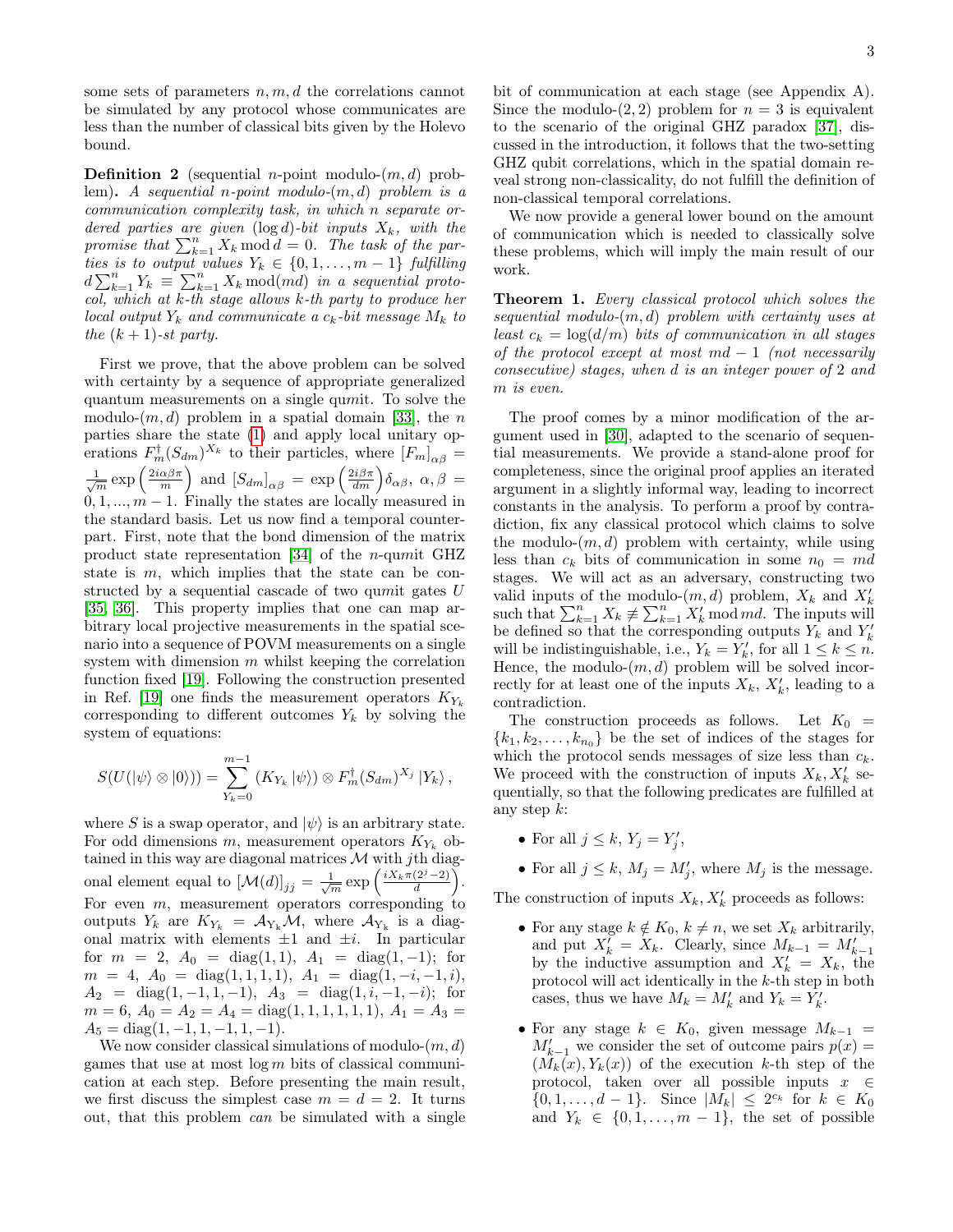output pairs  $p(x)$  has less than  $2^{c_k}m$  elements, where we note that  $2^{c_k}m = 2^{\log(d/m)}m = d$ . Consequently, there exists a pair of values  $x < x'$ ,  $x, x' \in \{0, 1, \ldots, d-1\}$ , such that  $p(x) = p(x')$ . We denote  $x' = x + \Delta_k$ , with  $\Delta_k \in \{1, 2, \ldots, d-1\}$ . We now put  $X_k = x$ , and choose  $X_k^j \in \{X_k, X_k + \Delta_k\},\$ according to a rule which will be described later. Regardless of this choice, we have  $M_k = M'_k$  and  $Y_k = Y_k'.$ 

• Finally, in stage  $k = n$ , we set  $X_k$  so that the input  ${X_k}_{k=1}^n$  satisfies the modulo-d promise, and also put  $\widetilde{X}_n' = X_n$ .

It remains to show that it is possible to fix  $X'_k$  from among each pair of considered values  $\{x, x + \Delta\}$  for  $k \in$  $K_0$ , so that  $\sum_{k \in K_0} X_k \not\equiv \sum_{k \in K_0} X'_k \bmod(md)$ . This is possible by the following lemma, whose proof is presented in Appendix B.

Lemma 1. Let  $\{\Delta_k\}_{k\in K_0}$  be any sequence of integers, with  $\Delta_k \in \{1, 2, \ldots, md-1\}$ , where m is even and  $d = 2<sup>s</sup>$ for some integer  $s > 0$ . Then, there exists a subset of indices  $K'_0 \subseteq K_0$  such that  $\sum_{k \in K'_0} \Delta_k \equiv 0 \mod d$  and  $\sum_{k \in K'_0} \Delta_k \not\equiv 0 \mod (md).$ 

Using Lemma 1, we then pick  $X'_k = X_k + \Delta_k$  for all steps  $k \in K'_0$ , and put  $X'_k = X_k$  for all steps  $k \in K_0 \setminus K'_0$ . This completes our construction.

In the above proof, we restricted our considerations to deterministic protocols. For randomized protocols, the claim of the proposition also holds in the following sense: any randomized protocol which does not satisfy the assumptions of the proposition will lead to an incorrect output for some instances of the modulo-md problem, with strictly positive probability.

The above theorem can be treated as a temporal version of Bell inequalities with auxiliary communication in the spatial scenario [\[38,](#page-5-20) [39\]](#page-5-21), and directly leads to the main result of our work:

Proposition 1. The temporal GHZ correlations arising from a sequential measurements on a single qumit, where m is even, are non-classical for  $n \geq 2m^3$ .

Proof. It suffices to show that there exists a modulo-  $(m, d)$  game for some d and n, for which classical simulation uses in at least one stage of the protocol more than  $\log m$  bits of communication. Using Theorem 1, we need to choose parameters so that the following two conditions are fulfilled:

- $\log(d/m) > \log m$ , which means that the classical communication needed is greater than the Holevo bound for the system,
- $n \geq md$ , which guarantees that the amount of communication equal to  $\log(d/m) > \log m$  bits is needed in at least one stage.

Now, let  $d$  be the smallest integer power of 2 larger than  $m^2$ , we have  $d \leq 2m^2$ . Taking any  $n \geq 2m^3 \geq md$ , guarantees that the numbers  $m, n, d$  fulfill both of the above conditions. П

The above proposition shows that temporal GHZ correlations of any qumit reveal temporal non-classicality, if  $n$  is sufficiently large, which implies that any simulating protocol uses more bits of communication than the Holevo bound in at least one stage of the protocol. As a matter of fact, our theorem shows that this actually happens in almost all stages of the protocol (for detailed analysis see Appendix C).

We point out that the above proposition holds also for a single qubit case and its possibility follows from allowing POVM measurements. Therefore we provide a first demonstration, that simulation of a *temporal corre*lation function on qubit demands resources that exceed the Holevo bound (note that a similar effect for a unitary evolution of a single qubit was shown before [\[30\]](#page-5-13)).

Conclusions. In general terms, correlations between physical systems can be considered in two distinct scenarios: spatial and temporal. In the spatial scenario local measurements are performed by space-like separated parties who may share a source of joint randomness but who are unable to communicate. Temporal correlations, on the other hand arise from a sequence of measurements on a single physical system at different time instances. Communication is now allowed from one time instance to the next but is limited by the information capacity of the system.

We showed that in the temporal measurement scenario one can define a notion of non-classical n-point correlations with a clear operational interpretation. Namely, such correlations cannot be simulated by any classical protocol whose communication is limited by the Holevo capacity of the evolving quantum system. In addition, we demonstrated that the temporal analogue of generalised GHZ correlations arising from sequential measurements on a single qumit, reveal non-classicality in the temporal scenario provided the number of measurements is large enough. Apart from these foundational issues, we provided the first general lower bound on the communication complexity of simulating multi-point quantum correlations in a sequential measurement scenario (see Ref. [\[27\]](#page-5-9) for results on the classical communication cost of simulating spatial GHZ correlations).

Acknowledgements.—We would like to thank Marcin Pawłowski, Rafał Demkowicz-Dobrzański and Marek Żukowski for helpful discussions. MM and AP gratefully acknowledge the financial support by Polish Ministry of Science and Higher Education Grant no. IdP2011 000361. This work is supported by the National Research Foundation, Ministry of Education of Singapore Grant No. RG98/13, start-up grant of the Nanyang Technological University, the NCN Grant No.  $2012/05/E/ST2/02352$  and by the EC under the FP7 IP project SIQS co-financed by the Polish Ministry of Science and Higher Education.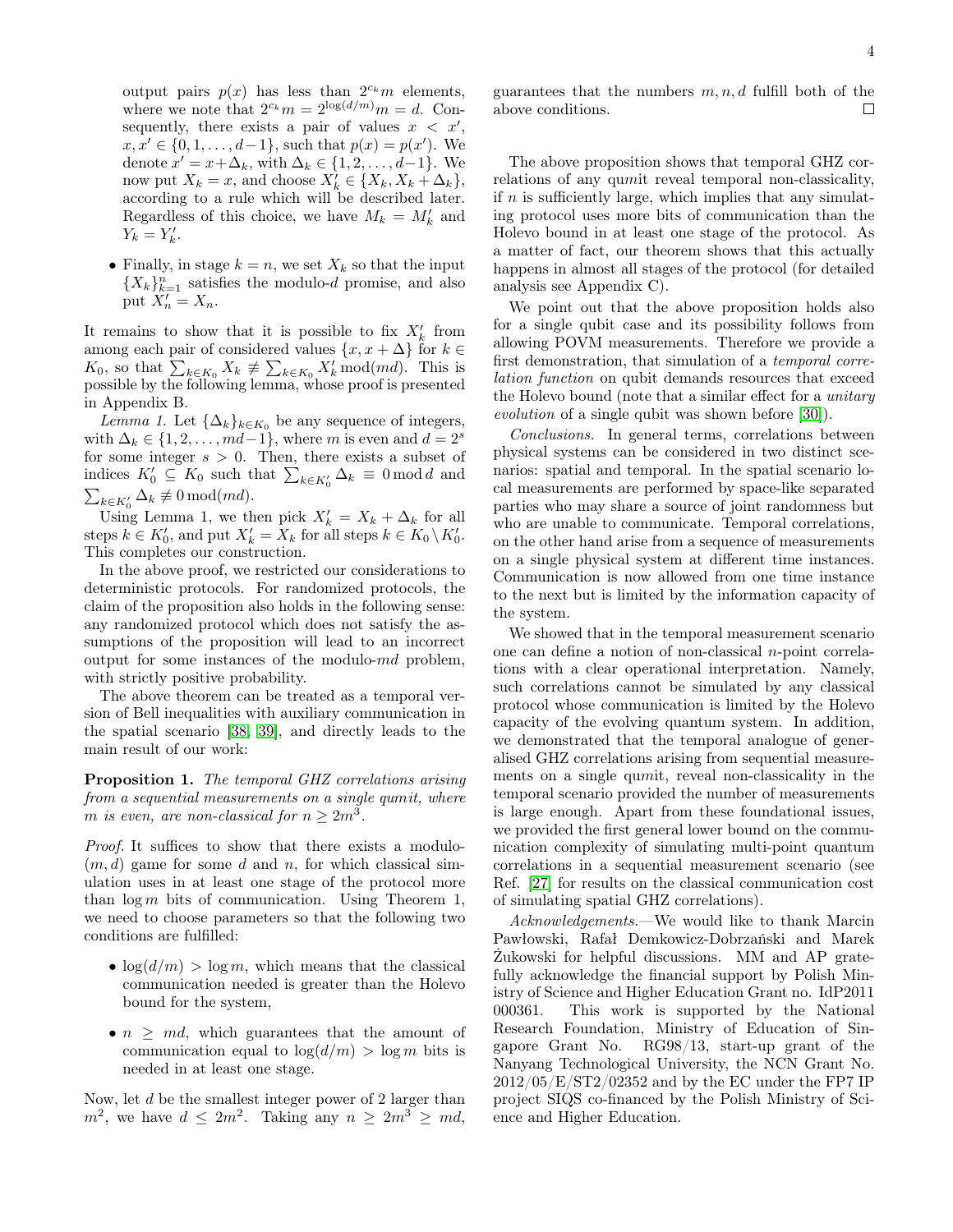## Appendix A: Communication complexity of sequential modulo-(2,2) problem

**Corollary 1.** The sequential modulo- $(2, 2)$  problem can be solved with certainty with one bit of (classical) communication at each stage of the protocol (that is  $c_k = 1$ ) for all  $k = 1, \ldots, N - 1$ .

Proof. Recall that in the sequential modulo-(2, 2) problem, the parties are given bit inputs  $X_k \in \{0,1\}$  with the promise  $\sum_i X_i \equiv 0 \mod 2$  and output  $Y_k \in \{0, 1\}$  so that the outputs fulfill  $\sum_i 2Y_i - \sum_i X_i \equiv 0 \mod 4$ . Let us consider the following deterministic protocol:

- The message is initialised to  $M_0 = 0$ ,
- if  $X_i = M_{i-1} = 1$ , then the *i*-th party returns  $Y_i =$ 1, and otherwise it returns  $Y_i = 0$ ,
- the *i*-th party sends  $M_i = (X_i + M_{i-1}) \mod 2$  to the  $(i + 1)$ -st party.

The protocol works due to the property:  $\sum_{i\leq j} X_i$  =  $M_j + \sum_{i \leq j} 2Y_i$ , which can be shown by induction on j. Since  $M_j \equiv \sum_{i \leq j} X_i \mod 2$ , by the promise on the input for  $j = N$  we have  $M_N = 0$ . Hence,  $\sum_{i \le N} X_i =$  $\sum_{i\leq N} 2Y_i$ , and the claim follows.  $\Box$ 

 $\sum_{k=1}^{n} Y_k$  for settings that satisfy the promise (assum-The protocol is valid because the expectation value of ing  $X_k$  corresponds to  $\hat{x}$  and  $\hat{y}$  directions on the Bloch sphere) is either equal to 0 (for even number of pairs of settings equal to 1) or 1 (for odd number of the pairs). It is therefore sufficient to keep track of the parity of the number of settings equal to 1. This is exactly acomplished by the protocol. Note that the "local" (singlepoint) expectation values are not modelled by this protocol.

- <span id="page-4-0"></span>[1] J. Bell, Physics **1**, 195 (1964).
- [2] J. Clauser, M. Horne, A. Shimony, and R. Holt, Phys. Rev. Lett. 23, 880 (1969).
- <span id="page-4-1"></span>[3] N. Brunner, D. Cavalcanti, S. Pironio, V. Scarani, and S. Wehner, Rev. Mod. Phys. 86, 419 (2014).
- <span id="page-4-2"></span>[4] A. Holevo, Problems of Information Transmission 9, 177 (1973).
- <span id="page-4-3"></span>[5] A. J. Leggett and A. Garg, Phys. Rev. Lett. 54, 857

## Appendix B: Proof of Lemma 1

W.l.o.g. let  $K = \{1, \ldots, n\}$  within the proof of this claim. Define  $S_i$  be the set of all modulo-md remainders which can be obtained using subset sums of the first  $i$ elements,

$$
S_i = \left\{ \left( \sum_{j \in I} \Delta_j \right) \bmod(m d) : I \subseteq \{1, \ldots, i\} \right\}.
$$

Consider the sequence of sets,  $S_1, S_2, \ldots S_n$ . Since  $S_i \subseteq$  $S_{i+1} \subseteq 1, \ldots, md-1$  for  $i=1 \ldots n$  and  $n \geq md$ , we must have that  $S_a = S_{a+1}$  for some a. The element  $\Delta_{a+1} \in S_a$ and the set  $S_a$  is invariant with respect to a modulo- $md$ shift by  $\Delta_{a+1}$ ,

<span id="page-4-7"></span>
$$
S_a = \Delta_{a+1} + S_a \mod{md} \,.
$$
 (B1)

Let p be the unique odd integer such that  $\Delta_{a+1} = p \cdot 2^r$ , for some integer  $r \geq 0$ . Equation [\(B1\)](#page-4-7) implies that all multiples of  $\Delta_{a+1}$  are also in  $S_a \pmod{md}$  and in particular,  $2^{s-r}\Delta_{a+1} = pd \mod md \in S_a$ . Since p is odd and m even,  $2^{s-r}\Delta_{a+1} \neq 0 \mod md$  and  $2^{s-r}\Delta_{a+1} = 0 \mod d$ , as required.

## Appendix C: Communication complexity properties of sequential protocols simulating GHZ correlations

Corollary 2. Any classical protocol simulating temporal GHZ correlations of a single qumit on n parties must:

- 1. Send  $\Omega(\varepsilon \log n)$  bits of communication to the next party for each of at least  $n-O(n^{\epsilon})$  parties, for any  $\varepsilon > 0$ .
- 2. Contain a sequence of  $\Omega(n^{1-\epsilon})$  consecutive parties, each of which needs to send  $\Omega(\varepsilon \log n)$  bits of communication to the next party, for any  $\varepsilon > 0$ .

*Proof.* It suffices to take  $d = \Theta(n^{\epsilon})$  in Theorem 1.  $\Box$ 

Note that in order to obtain a violation of the Holevo bound for almost all parties, we need to choose an appropriate value of  $n = m^{\Omega(1/\varepsilon)}$ , so that the required amount of communication of  $\Omega(\varepsilon \log n)$ , which follows from the above proposition, exceeds log m.

(1985).

- <span id="page-4-6"></span>[6] Č. Brukner, S. Taylor, S. Cheung, and V. Vedral, arXiv:quant-ph/0402127 (2004).
- <span id="page-4-4"></span>[7] R. Lapiedra, Europhysical Letters 75, 202 (2006).
- [8] M. Barbieri, Phys. Rev. A 80, 034102 (2009).
- [9] D. Avis, P. Hayden, and M. M. Wilde, Phys. Rev. A 82, 030102(R) (2010).
- <span id="page-4-5"></span>[10] T. Fritz, New J. Phys. **12**, 083055 (2010).